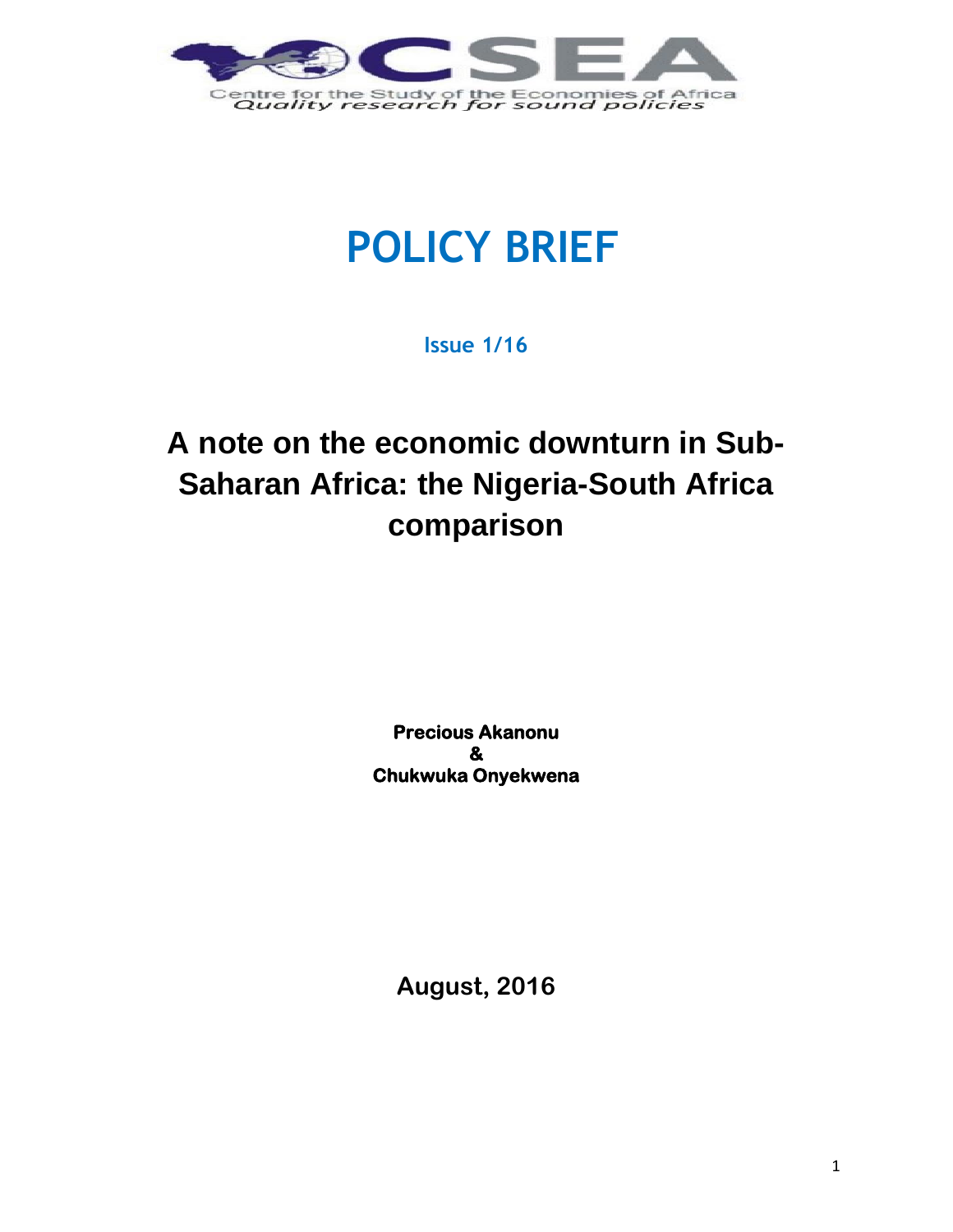The views expressed in this Policy Brief do not necessarily reflect the official position of the Centre for the Study of the Economies of Africa, its trustees, or advisory council members.

© Centre for the Study of the Economies of Africa 4 Dep Street, Off Danube Street Maitama Abuja FCT Nigeria Tel.: +234 9 291 4820, +234 9 291 4822 Web: [www.cseaafrica.org](http://www.cseaafrica.org/) Email: enquiries@cseaafrica.org

No part of this publication may be copied and/or transmitted without the prior written permission of the Centre for the Study of the Economies of Africa.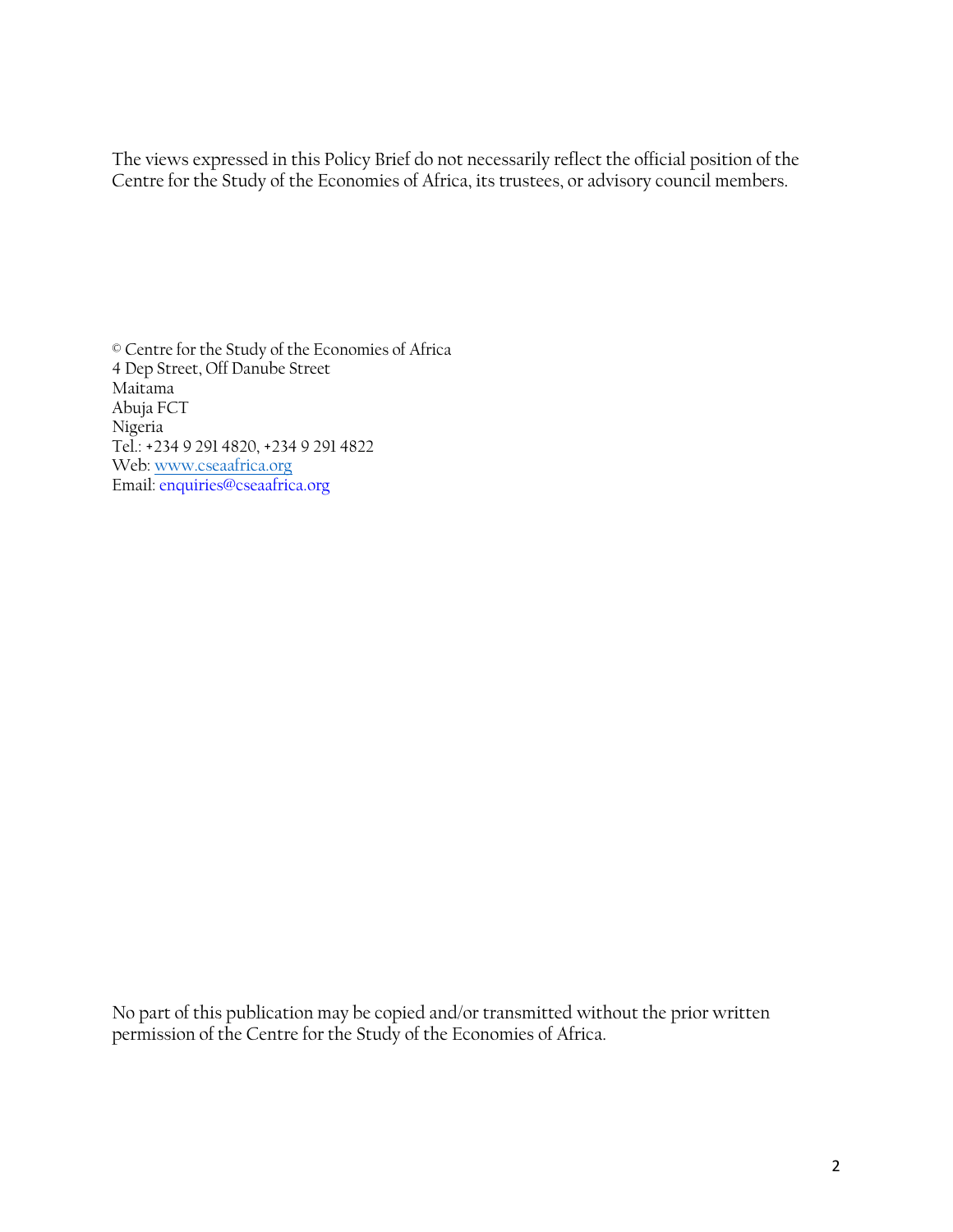### **Preamble**

The recent movements in the dollar-naira exchange rate, following the removal of the currency peg, has stimulated ongoing debate in the media that South Africa has regained its position as the largest economy in Africa. The prevailing notion is that the depreciation of the naira and simultaneous appreciation of the rand against the US dollar implies that South Africa's GDP has surpassed that of Nigeria. However, this argument needs some re-examination, given that the value of the GDP (in current US\$) is sensitive to the choice of exchange rate and GDP figures used for its computation. This piece situates the present argument in the context of recent commodity market crisis and its implications for the two largest economies in Sub-Saharan Africa. It then sheds light on the present debate on the comparative size of the Nigerian and South African economies. It also searches through the looming recession in both economies and provides an outlook for the rest of the year.

# **A commodity-driven downturn**

Economic activities in sub-Saharan Africa have slowed remarkably; from a growth rate of 5-7 percent witnessed over the past decade, to 3.5 percent in 2015 (the lowest growth rate in 15 years)<sup>1</sup>. Regional growth is projected to decelerate further to 3 percent in 2016<sup>2</sup>. The recent downward growth trend in the region is occasioned by multiple factors: the slump in commodity prices, tighter global financial conditions, weak export demand and policy uncertainty amongst others. Notably, the sharp and prolonged decline in commodity prices have been most severe on the two largest economies and commodity exporters in the region (Nigeria and South Africa), with shocks in their terms-of-trade.

The downward trajectory of commodity prices since 2011, and its trough in January 2016, have played huge roles in dampening economic growth in Nigeria and South Africa. With Brent crude oil price falling to a low of \$30 per barrel in January 2016, from a high of \$111.26 in 2011, economic growth have slowed significantly in Nigeria<sup>3</sup>. Being the largest crude oil exporter in the region and heavily dependent on crude oil revenue, Nigeria recorded weak economic growth with an eventual 0.38 percent contraction in 2016 $Q1<sup>4</sup>$ . In a similar vein, the plunge in gold (by 43 percent) and platinum (by 56 percent) amongst other commodities, between September 2011 and January 2016<sup>5</sup> , is mainly behind the lacklustre performance of South Africa – a top metal producer in the

 $\overline{\phantom{a}}$ 

<sup>&</sup>lt;sup>1</sup> "Sub-Saharan Africa: Time for a Policy Rest", Regional Economic Outlook, IMF, April 2016.

<sup>2</sup> "Too Slow for Too Long", IMF, World Economic Outlook, April 2016.

<sup>3</sup> "Statistical Database", Central Bank of Nigeria, 2016.

<sup>4</sup> "Nigeria's Gross Domestic Product", National Bureau of Statistics (NBS), 2016

<sup>5</sup> Bloomberg, 2016. Retrieved:<http://www.bloomberg.com/markets/commodities/futures/metals>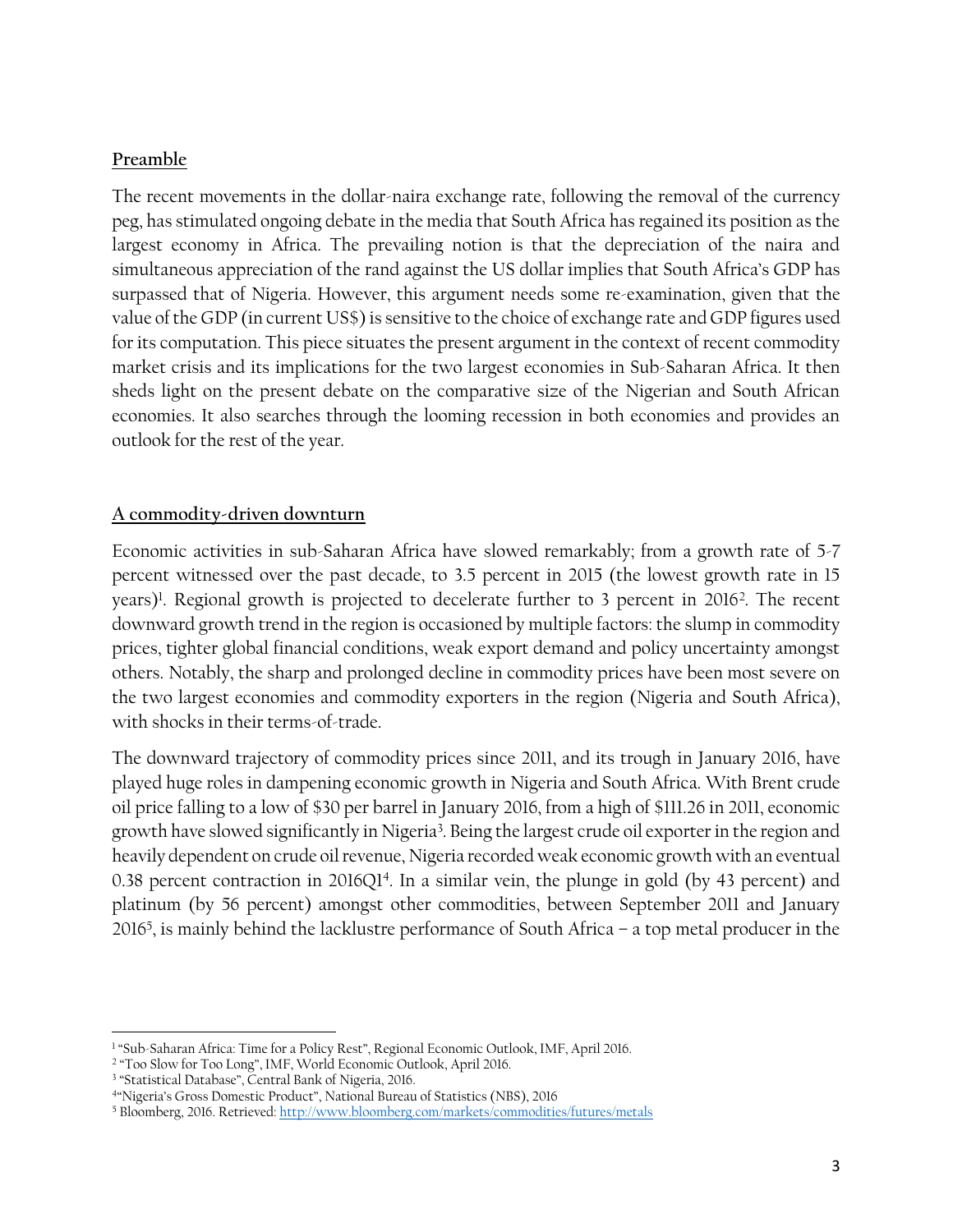region. The South African GDP contracted by 1.2 percent in 2016Q1, largely due to the significant contraction in mining output<sup>6</sup>.

The adverse impact of lower commodity prices was compounded by weaker export demand in both countries. Particularly the economic slowdown in China, South Africa's largest trading partner, weakened export demand for major commodities. The decline in China's demand for iron ore, coal, gold and other precious metal and minerals (South Africa's largest exports) was mainly responsible for the 7.1 percent decline in South Africa's overall export in 2016Q17,8. Similarly, the decline in crude oil demand from India, China, and U.S (Nigeria's top export destination) contributed to the 30.4 percent decline in Nigeria's export performance in 2016Q1. In the first half of 2016, India (importing about 21 percent of Nigeria's crude oil<sup>9</sup>) and U.S slashed crude oil imports by 43 percent and 53 percent, respectively $^{10}$ .

Domestic conditions such as policy uncertainty and security situation have also exacerbated economic woes and contributed to capital outflows in both countries. In South Africa, the unexpected hike in interest rate in November 2015, the dismissal of the finance minister in December 2015 and unusual contraction in GDP growth rate in 2016Q1 have driven uncertainty over the country's economic prospects and unnerved investors. Capital flows into South Africa declined from \$53.5 billion in 2015Q4 to \$27.6 billion in 2016Q1<sup>11</sup>. In Nigeria, the passage of the 2016 budget delayed until June 2016, the unusual negative GDP growth rate in 2016Q1, and an unexpected hike in interest rate in July amid security challenges have also unnerved investors. The total value of capital inflows into Nigeria, in the first quarter of 2016, stood at \$7.12 billion – the lowest since 2014<sup>12</sup> .

Given the foregoing trend in commodity export and capital import, domestic currency in both countries weakened remarkably. The value of the South African rand depreciated; with the randdollar exchange rate rising as high as R16.88/\$ in January 2016<sup>13</sup> . On the other hand, the Nigerian naira depreciated unofficially; with naira-dollar rates at the parallel market rising to N289.8/\$ in January 2016 (although official rates remained pegged at N197/\$)<sup>14</sup>. But, while the rand appreciated in subsequent months– averaging R13.56/\$ August (between  $1<sup>st</sup>$  and  $16<sup>th</sup>$ ), the naira depreciated rapidly (at both the official and parallel markets) following the adoption of a flexible exchange rate in June. The naira reached an average of N311.16.76/\$ at the official market (Interbank Foreign Exchange Market - IFEM) in August (between 1st and 16th) while rising even

8 "Economic Overview: Recent Developments in the Global and South African Economies", IDC, June 2016. <sup>9</sup> <http://www.vanguardngr.com/2016/08/india-spain-netherlands-buy-43-nigerias-crude-oil-nnpc/> <sup>10</sup> <http://www.financialwatchngr.com/2016/08/14/nigeria-loses-n88bn-india-us-reduce-oil-imports/>

 $\overline{\phantom{a}}$ 6 "Economic Overview: Recent Developments in the Global and South African Economies", IDC, June 2016.

<sup>7</sup> <http://www.dailymaverick.co.za/article/2016-06-08-exports-and-imports-shrink-by-7.1-stats-sa/#.V7BvofkrJac>

<sup>&</sup>lt;sup>11</sup> South African Reserve Bank, 2016.

<sup>12</sup>"Capital Importation", National Bureau of Statistics (NBS), 2016

<sup>&</sup>lt;sup>13</sup> South African Reserve Bank, 2016.

<sup>14</sup> Central Bank of Nigeria, 2016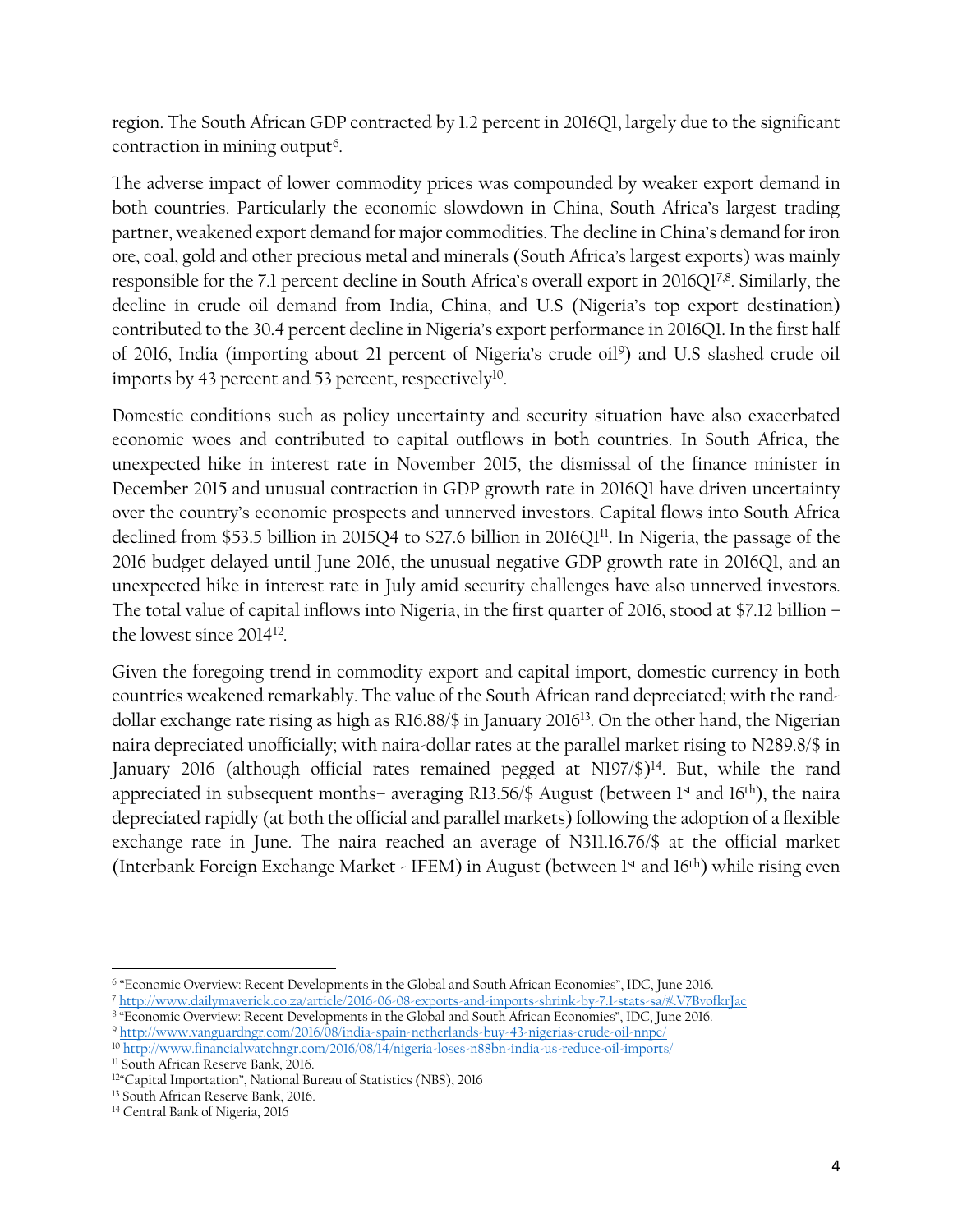higher at the parallel market<sup>15</sup>. Notably, the trend in exchange rate presents a comparative implication for GDP, at current prices, of both economies.

# **A look into the debate on the largest economy in Africa**

With the rebasing of the Nigerian economy, Nigeria stood as the largest economy in Africa, surpassing South Africa, in 2012. According to the World Bank, the size of the South African economy averaged \$416.60 billion in 2011 while the Nigerian economy averaged \$411.74 billion in 2011. But by 2012, following the rebasing, Nigeria's GDP rose to \$460.96 billion while South Africa's GDP fell to \$397.39 billion<sup>16</sup>. Based on World Bank's GDP (at current US\$) data, Nigeria has maintained higher GDP relative to South Africa, since 2012. However, present economic challenges and exchange rate trends in both countries, have sparked arguments that South Africa may have regained its place; surpassing Nigeria, as Africa's largest economy. This argument is particularly hinged on the fast depreciating value of the naira since the country abandoned its pegged exchange rate at N197/\$ and allowed the naira to float at the interbank rate in June 2016. The argument was particularly sparked by an article first published by Bloomberg which calculated that "the size of South Africa's economy is \$301 billion at the rand's current exchange rate, while Nigeria's GDP is \$296 billion [at present]"<sup>17</sup>.

However, we argue that the logic behind the computation is flawed for many reasons. First, the calculation uses 2015 GDP (at current US\$) data against current exchange rate (for August 2016) to determine the present sizes of both economies. This is not logical as computing with 2015 GDP data does not adequately reflect the present state of both economies in 2016. It would be more appropriate to use national GDP figures for 2016Q2 (converted to US\$) against average exchange rate for 2016Q2. However, we understand that the author was constrained by data availability, given that the most recent data on GDP (at current US\$) obtainable from International Monetary Fund is for 2015. Second, the argument is flawed in its use of an end-point exchange rate in calculating 2016 GDP. When flows are measured, as in this case, it is more appropriate to use the average exchange rate for the year to arrive at 2016 GDP figures.

Therefore, as far as data is concerned, Nigeria still stands as the largest economy in Africa. Both economies have seen their currencies depreciate in 2016 relative to 2015 figures and their economies contract in 2016Q1, largely on the account of the slump in commodity prices. However, while the South African rand is picking up, the Nigerian naira is further depreciating. If the naira continues to depreciate at current pace over the year which would severely hamper production, it is plausible that South Africa could overtake Nigeria as the largest economy in Africa.

l

<sup>15</sup> Central Bank of Nigeria, 2016

<sup>16</sup> World Development Indicators, World Bank 2016.

<sup>17</sup> <http://www.bloomberg.com/news/articles/2016-08-10/south-africa-s-economy-regains-rank-as-africa-s-biggest-on-rand>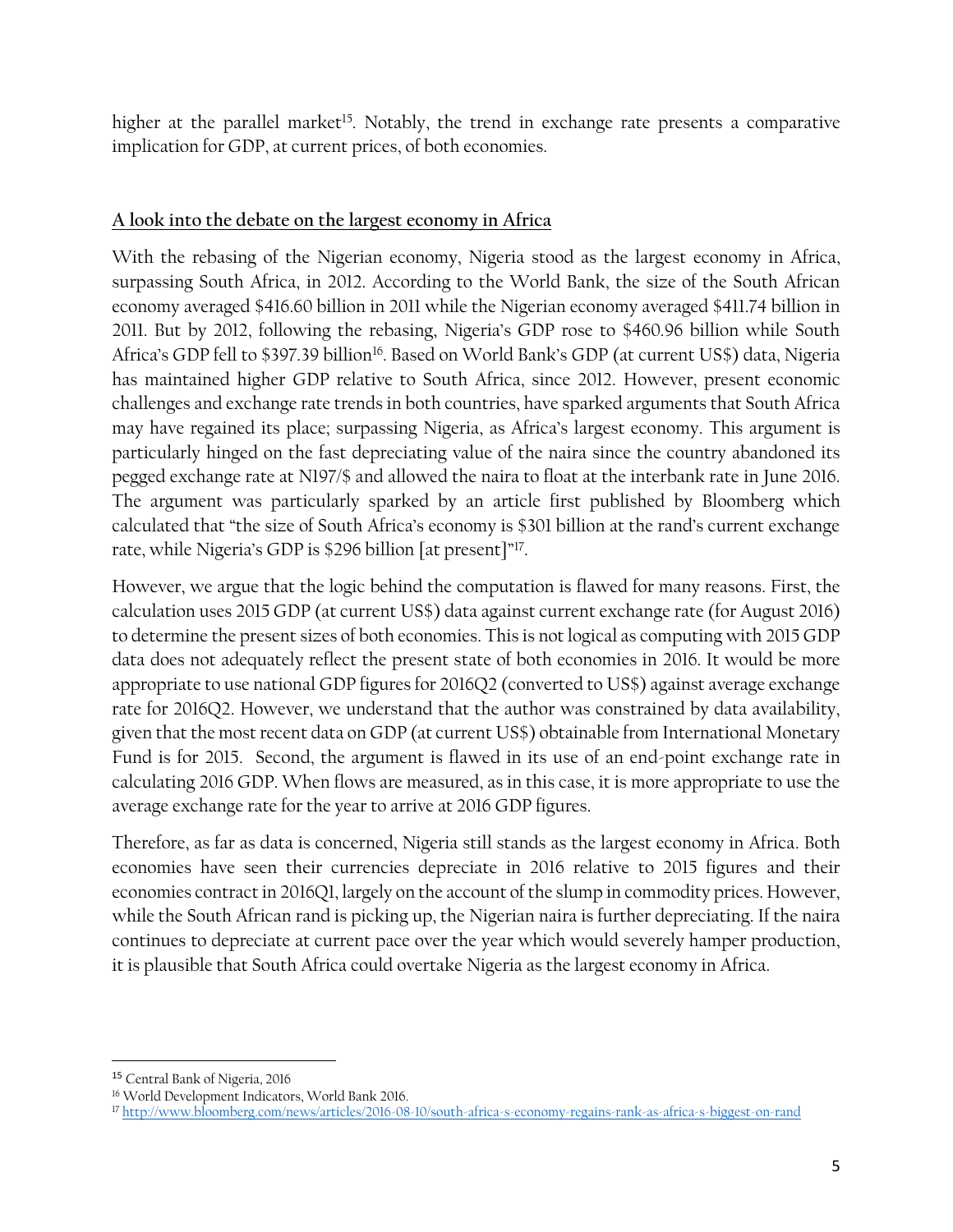### **An imminent recession?**

Irrespective of the comparative differences in GDP, both economies are at the brink of a recession in 2016Q2. Ongoing economic trends, based on available data in both economies corroborate the hypothesis. In Nigeria, inflation has continued to skyrocket further above the 6-9 percent target of the Central Bank of Nigeria (CBN); from 12.77 (March) to 16.48 percent (June). Average diesel price steadily increased from N146.19 (March) to N183 (June) and Petrol price increased from N135 (March) to N150.28 (May), at the same time electricity situation worsened – from an average national electricity distribution of 81.9GWh (March) to 51.6GWh (June)<sup>18</sup> . Naira-dollar exchange rate remained high at around N320/\$, while Interest rate (borrowing cost) increased from 12 percent (March) to 14 percent (June). CBN's Purchasing Manufacturing Index (PMI) remain below average and dropped from an average of 46.2 index points in 2016Q1 to an average of 43.8 index points in 2016Q2. All these indicators in Q2, Q1 lagged effects inclusive, suggests weak business performance and most likely a negative GDP growth in 2016Q2.

For South Africa, inflation continued to rise above the 3-6 percent inflation target of the South African Reserve Bank (SARB) slightly; from an average of 6.5 percent in 2016Q1 to 6.2 percent in 2016Q2. Exchange rate have fallen slightly from its 2016Q1 average of R15.664/\$ to R15.106/\$ in 2016Q2. Similar to Nigeria, petrol (from R513.88 in Q1 to 546.30 in Q2) and diesel (from R437.63 in Q1 to R512.30 in Q2) prices increased, but electricity distributed increased from 95.5 GWh (March) to 99.1GWh (June)<sup>19</sup>. Unemployment fell slightly from 26.7 percent in 2016Q1 to 26.6 in 2016Q2. Barclay's PMI for South Africa improved; from an average of 47.0 index points in 2016Q1 to 53.5 index points in 2016Q2<sup>20</sup>. Interest/repo rate increased from 6.75 percent recorded in the first two months of 2016 but remained at 7 percent from March throughout 2016Q2<sup>21</sup>. While these indicators point towards weak business performance, they seem to suggest that the South African economy may have seen its trough in 2016Q1 and now schedule for a resurgence.

# **Looking Forward**

While commodity prices have recovered from the lows recorded at the start of 2016, the economic outlook in both economies for the rest the year remain bleak, especially for Nigeria. Brent crude oil price have gained some momentum; from \$33.70 (Q1 average) to \$45.52 (Q2 average) 22 . However, Nigeria's crude oil production have been heavily constrained by vandalism and attacks on oil and gas facilities and pipelines, despite government's repeated efforts at revamping domestic oil refineries. This weakens Nigeria's foreign exchange and revenue prospects. In a

 $\overline{\phantom{a}}$ <sup>18</sup> National Bureau of Statistics, 2016

<sup>19</sup> South African Reserve Bank, 2016

<sup>20</sup> PMI, Bureau for Economic Research, 2016

<sup>21</sup> Central Bank of Nigeria, 2016

<sup>22</sup> EIA, 2016